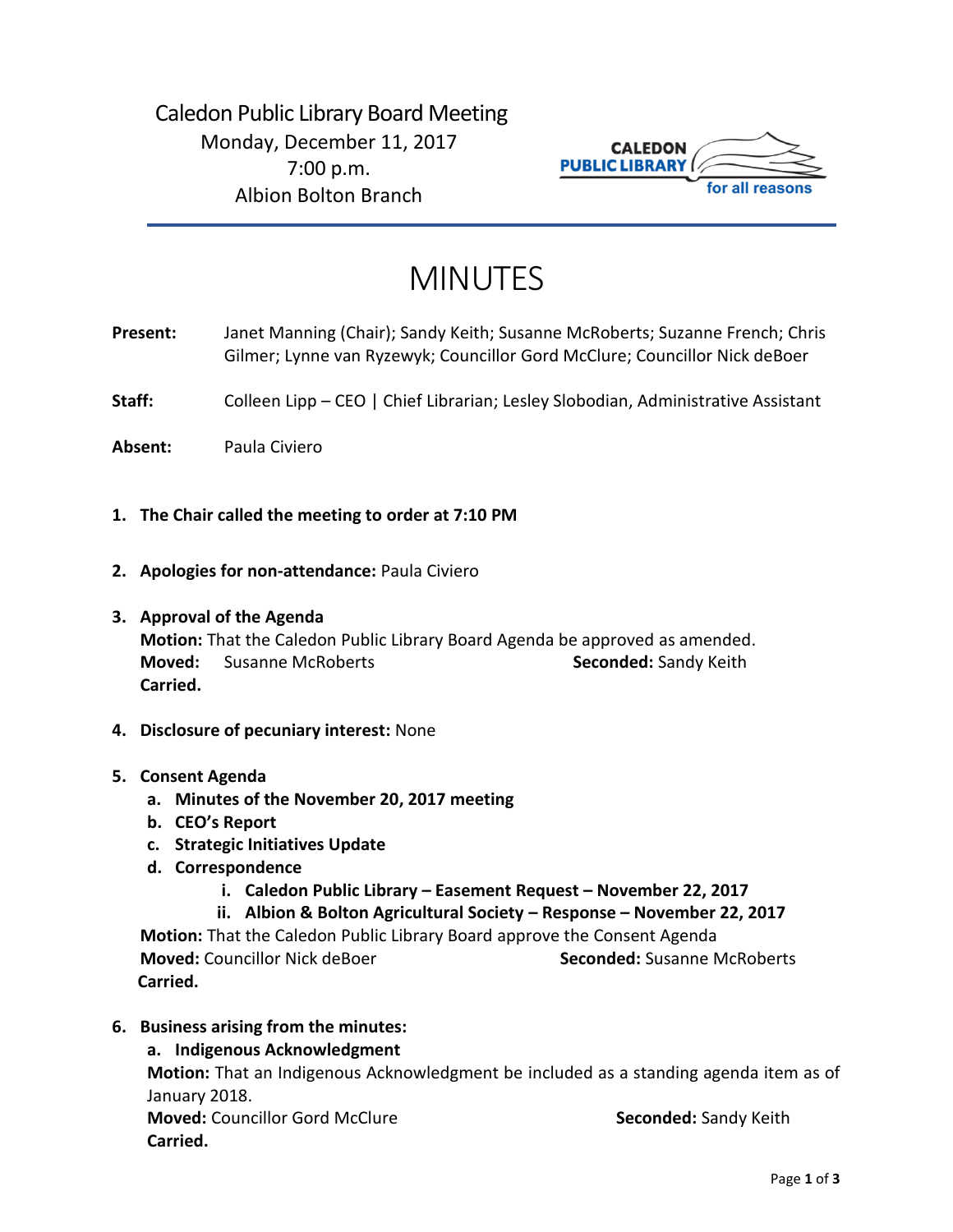# **b. Alton Refurbishment Capital Project**

A discussion was had regarding the removal of the Board's capital request in support of renovations at the Alton Branch.

# **c. Meeting of Peel Libraries**

A discussion was had regarding potential dates for a meeting of the Caledon, Brampton and Mississauga Library Boards. An April date is anticipated.

### **7. Staff Reports**

# **a. Treasurer's Report and Financial Statements**

**Motion:** That the Caledon Public Library Board receive and approve the Treasurer's Report and the related financials.

**Moved:** Councillor Nick deBoer **Seconded:** Suzanne French  **Carried.** 

*Councillor Gord McClure left the meeting at 7:42PM*

### **a. Internet and Technology Acceptable Use Policy Report**

**Motion:** That the Caledon Public Library Board approve and adopt the revised Internet and Technology Acceptable Use of Technology Policy.

**Moved:** Chris Gilmer **Seconded:** Sandy Keith **Carried.** 

# **b. Inclement Weather and Unscheduled Closure Policy Report**

 **Motion:** That the Caledon Public Library Board approve and adopt the revised Inclement Weather and Unscheduled Closure Policy

**Moved:** Suzanne French **Seconded:** Chris Gilmer  **Carried.**

# **c. OLA Super Conference Board Attendance Report**

**Motion:** That the Caledon Public Library Board approve the attendance of Sandy Keith, Janet Manning, Paula Civiero and Lynne van Ryzewyk at the 2017 OLA Super Conference and OLBA Boot Camp, allowing for conference registration prior to the Early Bird deadline of January 4, 2018.

**Moved:** Councillor Nick deBoer **Seconded:** Suzanne French **Carried.**

# **d. Caledon East Branch Hours of Operation Report**

**Motion:** That the Caledon Public Library Board approve and adopt the recommended hours of operation for the Caledon east Branch as of February 12, 2018, pending Council approval of the Library's 2018 operating budget including the related Service Level Change. **Moved:** Suzanne French **Seconded:** Lynne van Ryzewyk **Carried.**